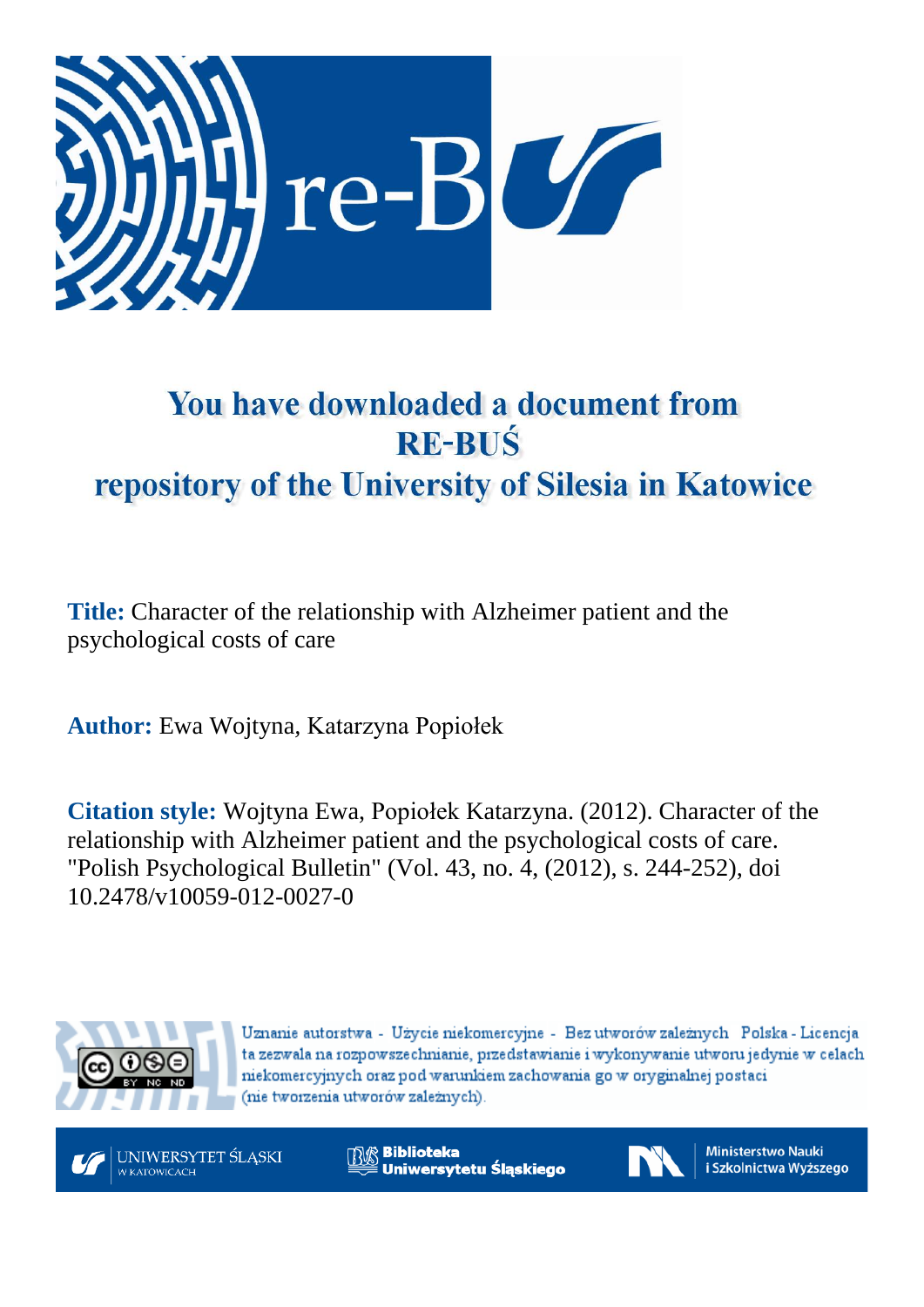*Polish Psychological Bulletin* 2012, vol.43(4), 244-252 DOI - 10.2478/v10059-012-0027-0

*Ewa Wojtyna\* Katarzyna Popiołek\*\**

# **Character of the relationship with Alzheimer patient and the psychological costs of care.**

*Abstract: Alzheimer's disease is the most common form of dementia. The aim of this study was to determine the dependence between the quality of the caregiver-patient relationship and the psychological costs the caregiver bears during the caregiving period. This study encompassed 292 caregivers (104 partners, 117 children and 71 friends or others persons).*

*The study indicated the greatest level of depression and caregiving-related burdens in the spouses group, and the least in the friends/others group. The most important predictor of the level of burden in the caregiving role turned out to be*  the nature of the caregiver-patient relationship; however, a varying set of the significance of individual elements of this *relationship were indicated in different caregiver groups.*

# *Keywords: Alzheimer's disease, burnout, caregiver burden, depression*

Alzheimer's disease (AD) is the most common type of dementia and although its main symptom indicates cognitive impairment, the most inconvenient ones are the accompanying behavioural disturbances (e.g. Lanctôt, Herrmann, Rothenburg, & Eyravec, 2007; Parnowski, 2010). As the disease progresses patients begin to manifest aggressive behaviour, have reversed sleeping-waking rhythm, brood, have bladder and bowel incontinence, and/or pose a threat in their dwellings by turning on water or gas. They require increasingly more assistance when performing the most common activities of daily life such as dressing, bathing or feeding. Not infrequently, the disease's advancement is associated with disinhibition exhibited by sexual hyperactivity and idiosyncratic, offensive behaviour matched with a complete lack of criticism towards these activities (e.g. Cummings & Zhong, 2006; Parnowski, 2010).

As the population ages, more and more Alzheimer's disease cases are reported. It is estimated that by 2050 AD will affect between 11 and 16 million people (Thies & Bleiler, 2012). Despite this fact, support in caregiving for the patient continues to be insufficient and the main burden is placed on the closest relatives or friends (e.g. Bień, Wojszel, Wilmańska, & Sienkiewicz, 2001; Parnowski, 2010). The problems of caregiving are generally recognized by society, but they are usually associated with organizational issues such as ensuring safe conditions for the patient and their environment or nursing care. Societal attention may also focus on financial or time-related strains, necessity-driven modifications to lifestyle or overload resulting from difficult contact with the patient as the process of psychophysical deterioration progresses (e.g. Parnowski, 2010).

What is less apparent to the casual observer are the psychological costs borne by the caregiver. Their lives are marked with significant changes concerning family relationships and social life. Lack of free time and rest result in loss of friends, giving up one's interests and loneliness. It entails a loss of control over one's time, the inability to engage in external activities and low selfesteem. The patient's impaired condition and degradation of the personality of the patient, as well as the lack of prospects for improvement cause frustration, anger, embarrassment and a sense of guilt in the caregiver. The caregivers of AD patients rarely have the possibility to rest so fatigue, exhaustion, sadness and grief develop over time (e.g. Kłoszewska, Szafraniec, & Sobów, 2000; Raś & Opala, 2001).

**\* Institute of Psychology, University of Silesia in Katowice**

**\*\* University of Social Sciences and Humanities, Faculty in Katowice**

Correspondence concerning this article should be addressed to: Ewa Wojtyna, e-mail: ewa.wojtyna@us.edu.pl and

Katarzyna Popiolek, University of Social Sciences and Humanities, Faculty in Katowice, ul Kossutha 9, 40-844 Katowice, Poland, e-mail: Katarzyna.Popiolek@swps.edu.pl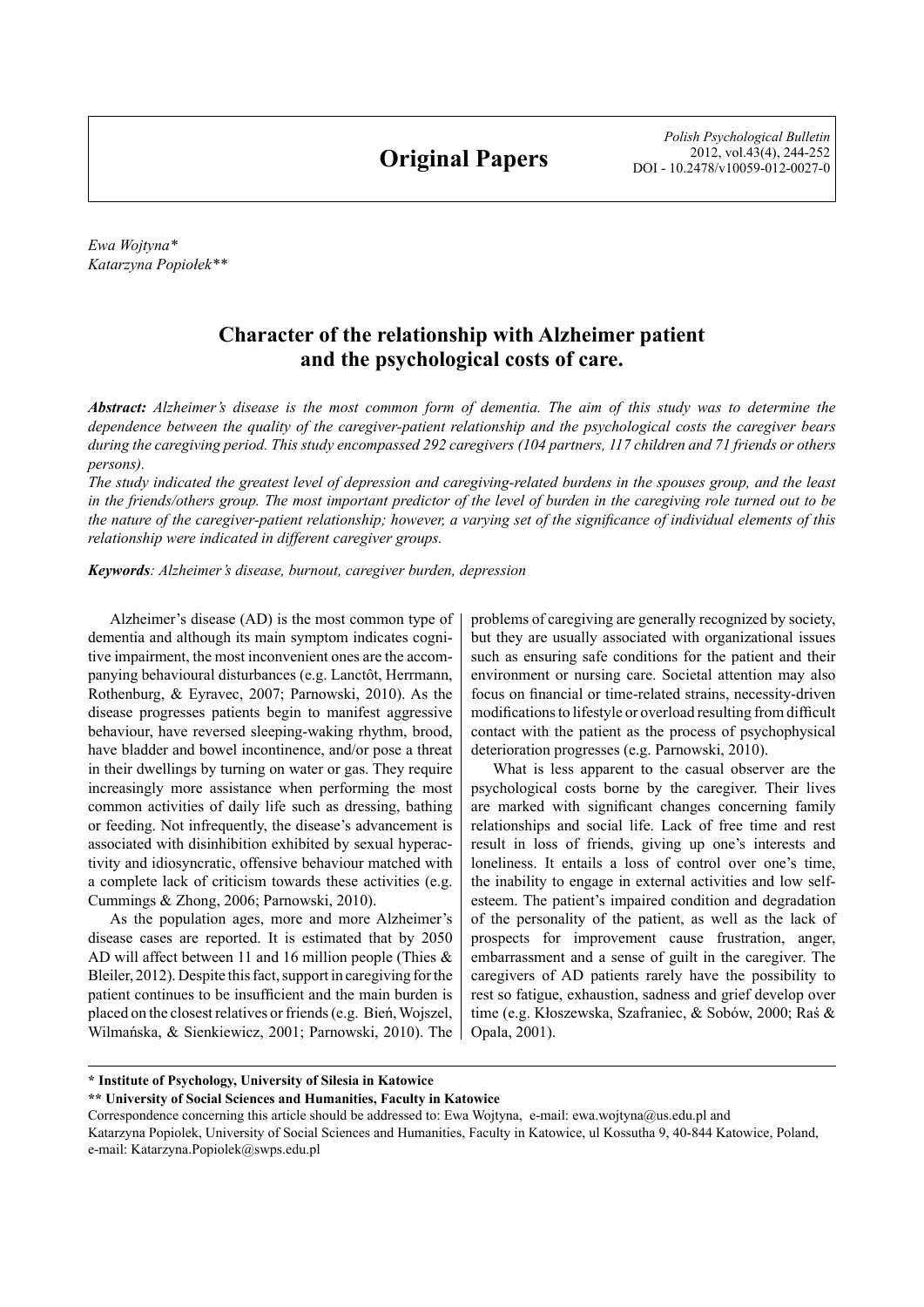Exposure to long-term stress and negative emotions affects the immune system by causing hypoimmunity (e.g. Raś & Opala, 2001). Over 40% of caregivers of AD patients report clinical depression (cf. Croog, Burleson, Sudilovsky, & Baume, 2006; Mausbach et al., 2012; Raś & Opala, 2001), a several times higher incidence of cardiovascular diseases, premature death and increased mortality in comparison with a population not suffering a similar type of long-term stress. These consequences have been measured many times and their scale is quite well known (e.g. Mausbach et al., 2012).

Less research, however, has been carried out on the psychological costs associated with the transposition of roles in close relationships with the Alzheimer's patient, a specific process of loss which can be defined as untimely long-term mourning, a change of social status and life balance of the spouse as well as problems generated by cultural norms and social expectations.

It seems reasonable to assume that the character and level of caregiving costs depend largely on the closeness with the patient, common pre-onset experiences, the emotional bond and a sense of loss. Emotional bonding has rarely been the subject of study within the area of issues regarding the costs of caregiving for Alzheimer' patients, and the results of such studies show the complex nature of relationships as well as the need for further research (Fauth et al., 2012). The study presented in this article has therefore been devoted to this issue.

# **Purposeof the study**

The purpose of this study was to define the correlation between the psychophysical functioning of the patient diagnosed with Alzheimer's type dementia, the quality of caregiver-sufferer relations and the psychological costs borne by the caregiver. Furthermore, an attempt was made to identify the predictors of caregiving burnout in spouses, children and others.

# **Material and methods**

The design is a cross-sectional study.

#### **Participants**

292 caregivers of patients suffering from Alzheimer's type dementia participated in the study, including 195 women (66.8%) and 97 men (33.2%). The prerequisite of participation was the duration of caregiving – at least one year. The participants formed three groups: 104 caregivers were life partners of the patient (marriage or steady, informal relationship), 117 were the patient's children and 71 – close friends (*n*=46) or distant relatives (grandchildren, nephews, sibling; *n*=25). The socio-demographic characteristics of the group are presented in Table 1.

Table 1 Socio-demographic characteristics of the caregivers of patients with Alzheimer's disease.

| Caregivers (N=292)            | Spouses $(N=104)$ | Children $(N=117)$ | Others $(N=71)$ |
|-------------------------------|-------------------|--------------------|-----------------|
| Gender $[n(\%)]$              |                   |                    |                 |
| Male                          | 43 (41.35)        | 31(26.5)           | 23(32.4)        |
| Female                        | 61(58.65)         | 86 (73.5)          | 48 (67.6)       |
| Age [years]                   |                   |                    |                 |
| Mean $(SD)$                   | 70.31 (9.01)      | 49.85 (6.67)       | 47.75 (11.97)   |
| Range                         | 55-83             | $37 - 64$          | 28-67           |
| Marital status $[n(\%)]$      |                   |                    |                 |
| Married                       | 104(100.0)        | 81 (69.23)         | 41 (57.75)      |
| Widowed                       |                   | 9(7.69)            | 11(15.49)       |
| Single                        |                   | 19(16.24)          | 15(21.13)       |
| Divorced                      |                   | 8(6.84)            | 4(5.63)         |
| Level of education $[n(\%)]$  |                   |                    |                 |
| Primary school                | 22(21.15)         | 2(1.71)            | 1(1.41)         |
| Vocational school             | 49 47.11)         | 28 (23.93)         | 13 (18.31)      |
| Secondary school              | 23(22.12)         | 48 (41.03)         | 36 (50.70)      |
| University                    | 10(9.62)          | 39 (33.33)         | 21 (29.58)      |
| Living with patient $[n(\%)]$ |                   |                    |                 |
| Yes                           | 104(100.0)        | 61(52.14)          | 10(14.08)       |
| Sole caregiver $[n(\%)]$      |                   |                    |                 |
| Yes                           | 89 (85.56)        | 84 (71.79)         | 48 (67.6)       |
| Employment status $[n(\%)]$   |                   |                    |                 |
| Working                       | 6(5.77)           | 76 (64.96)         | 41 (57.75)      |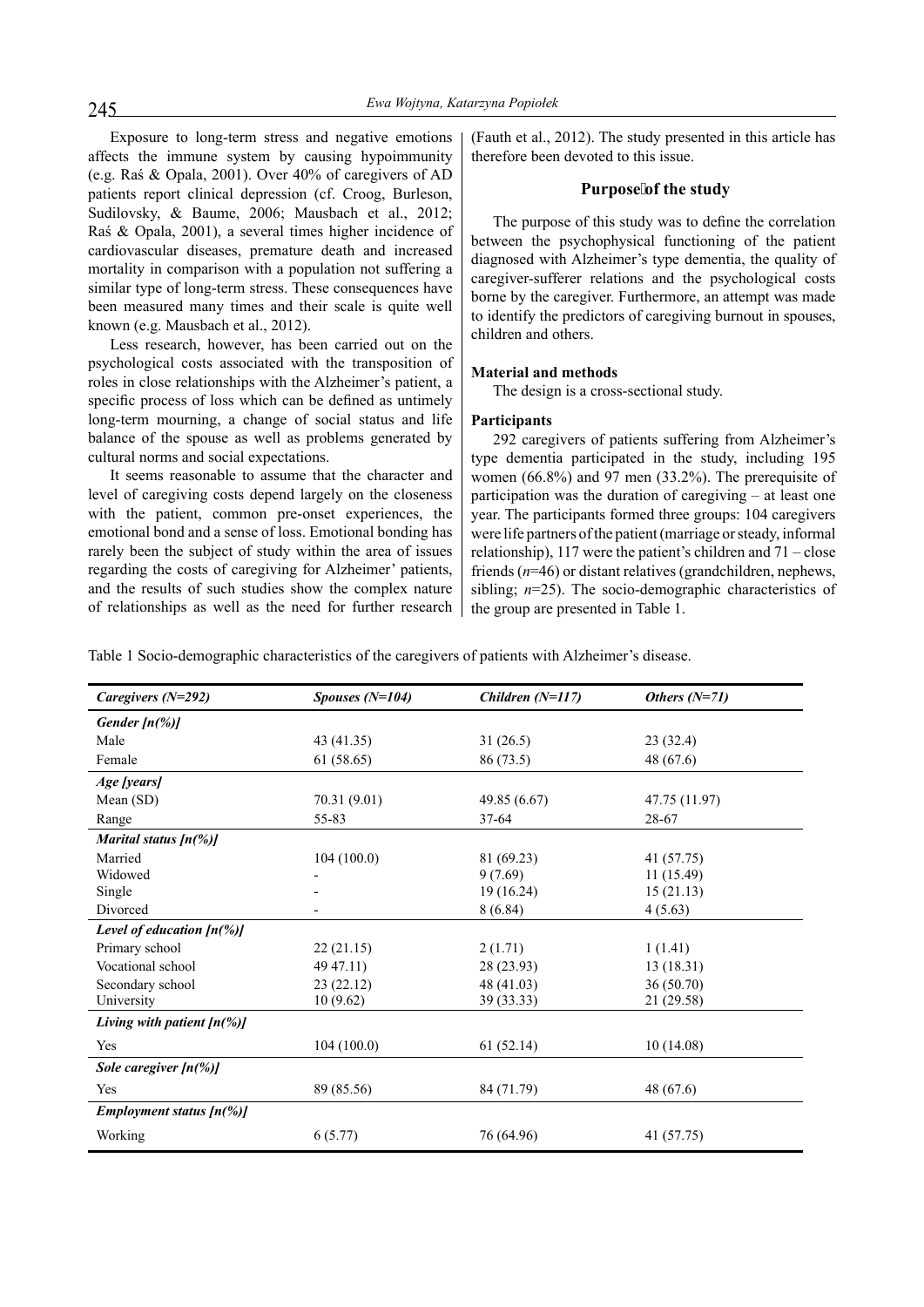#### **Measuring tool**

#### *Sufferer's functional status*

In order to characterize the functional status of the sufferer, Mini-Mental State Examination (MMSE) and The Katz Index of Independence in Activities of Daily Living (ADL) were used. The first tool measures the level of cognitive impairment of the patient (Folstein, Folstein, & McHugh, 1975) and the second assesses the patient's level of independence in performing basic daily activities such as bathing, dressing or feeding (Katz, Ford, Moskowitz, Jackson, & Jaffe, 1963). In both instruments a higher score corresponds to a better functional status. While MMSE was carried out by one of the authors of the article, the ADL scale was filled in by the patient's caregiver.

# *Depression*

In order to measure the level of depression in caregivers The Beck Depression Inventory (Beck, Steer, & Brown, 1996; Beck, Steer, & Garbin, 1988) was used. The higher the score, the stronger is the manifestation of depression symptoms. Cronbach's alpha coefficient of reliability for the BDI obtained in our study equals 0.91.

#### *Caregiver Burden*

To measure caregiver burnout the Caregiver Burden/ Burnout Inventory (CBBI), designed for the purpose of the study, was used. The tool is based on C. Maslach's concept of job burnout (Maslach, 2004) . It comprises 20 statements concerning burnout symptoms in the role of caregiver of patients with dementia. The tool indicates the general intensity of burnout and assesses three components itemized on the basis of the factor analysis: Emotional exhaustion (8 items), Depersonalization of the sufferer (5 items) and Selfesteem and personal accomplishment (7 items). On the subscales of Emotional exhaustion and Depersonalization a higher score indicates a higher degree of caregiver burnout and conversely, on the scale of Self-esteem and personal accomplishment a high score corresponds to a low degree of burnout. Cronbach's alpha coefficient of reliability, obtained in our study, equals 0.95, and ranges from 0.87 for the subscale of Self-esteem and personal accomplishment to 0.98 for the subscale of Depersonalization.

#### *Emotional bond*

In order to assess the caregiver-patient emotional bond, the participants answered three questions: 1) *How strong is your emotional bond with the sufferer?* (on a scale 0-10; 0 meaning no emotional bond, 10 indicating a strong one); 2*) What are your experiences with the sufferer from the preonset time?* (on a 0-10 scale; 0 means very negative and 10 - very positive); 3) *Do you feel a sense of loss associated with the deteriorating condition of the sufferer?* (on a 0-10 scale; 0 means no sense of loss and 10 corresponds to a very severe sense of loss).

#### **Results**

In all the groups - spouses (and steady relationships, falling under the same category as spouses), children and others, it is women who are the primary caregiver (cf. Table 1). The highest percentage of male caregivers is observed in the group of spouses - 41.35% and in the group of children, sons account for only 26.5%. No statistically significant variation was noted between the average age of children and others.

In the group of married children (69.23%), welleducated professionals were predominant. Similarly, in the group of others there were mainly Secondary School or University graduates, but with lower rates of employment than child caregivers. Furthermore 42.25% of others did not have a long-term relationship. In the group of spouse caregivers only 6 individuals (5.77%) were employed; the rest were retired or used disability benefits.

While all the spouses co-resided with the Alzheimer's sufferer, in the remaining groups the percentage of caregivers residing with the patient accounted for 52%, and 14% of the groups of children and others, respectively. In the group of others the co-residents were mainly grandchildren and in two cases – close friends.

The vast majority of caregivers looked after the patient single-handedly, without support from anyone else. The group of others reported quite a high rate of support offered, with 32.4% receiving help from other people caring for the patient.

No variation was noted as regards psychophysical functioning or duration of the disease in patients cared for by individuals belonging to different groups (Table 2).

Significant differences, on the other hand, were observed in the factors associated with the role of caregiver. Spouses spent the most time on caregiving activities, 17h/d on average, including night time care, which often resulted in disruptive sleep. Children and others spent much less time with the patient (on average 6-7h less). The highest degree of depression and burnout in each dimension (only in Selfesteem and personal accomplishment was it comparable to children) was reported in spouse caregivers, while in others the exposure to those psychological costs was the lowest.

With regard to the assessment of the caregiver-patient relationship, spouses declared the strongest emotional bond and the most severe sense of loss and child-caregivers reported the most positive experiences with the sufferer. By analyzing the results for caregivers residing with the patient and those living elsewhere it was found that the sense of loss and depersonalization of the sufferer were significantly more severe in the latter group ( $U=2.75$ ;  $p<0.05$ ; Cohen's *d*=0.34).

The analysis of data regarding the level of caregiver burnout with respect to caregiver's and patient's gender revealed a few significant results. Wife caregivers reported a higher level of emotional exhaustion (*U*=-2.10; *p*<0.05;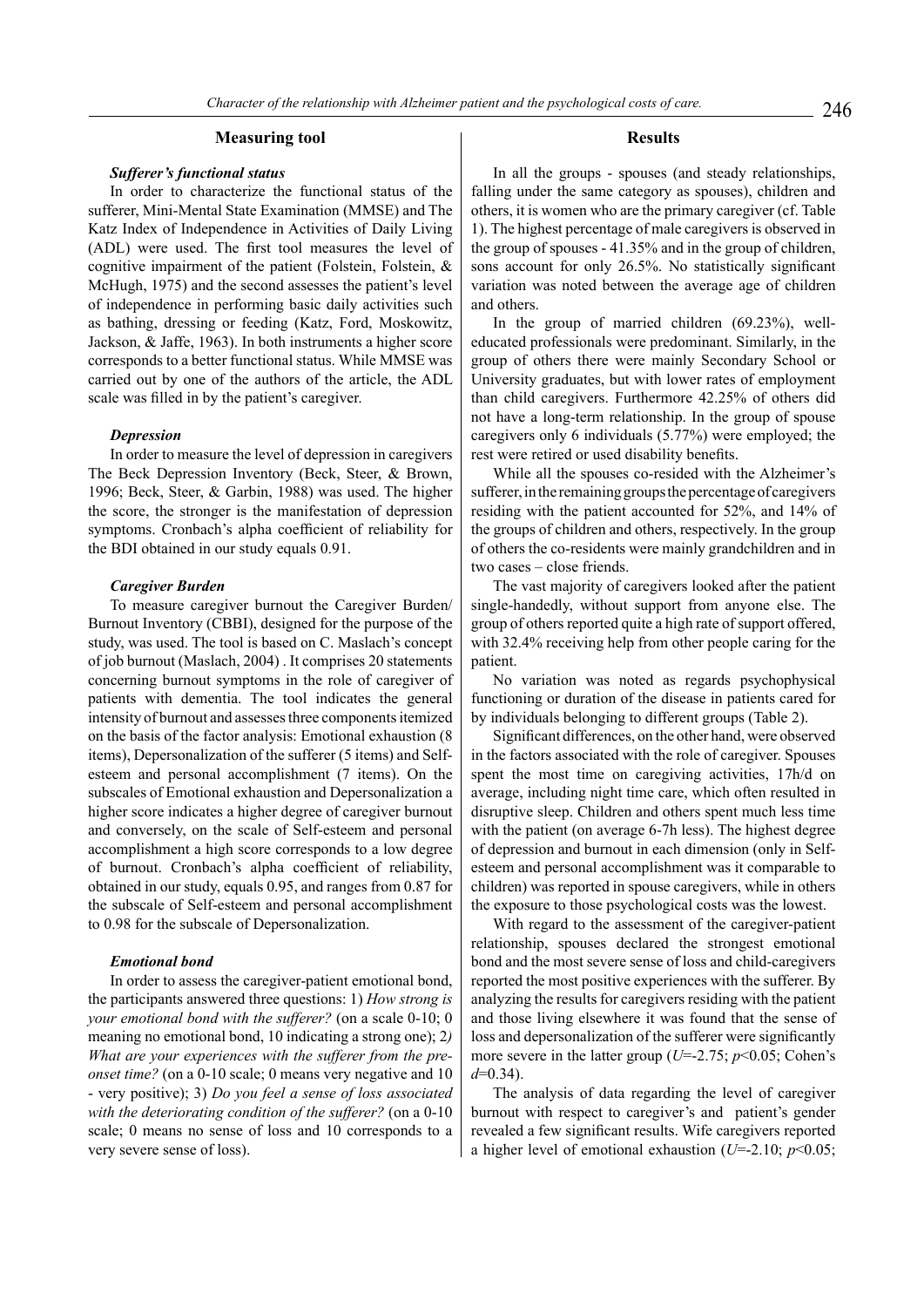|                                            | <b>Spouses</b><br>$n = 104$ |       | <b>Children</b><br>$n=117$ |       | <b>Others</b><br>$n = 71$ |       |            |                    |
|--------------------------------------------|-----------------------------|-------|----------------------------|-------|---------------------------|-------|------------|--------------------|
| <b>Factors</b>                             |                             |       |                            |       |                           |       | $\bm{F}$   | <b>Differences</b> |
|                                            | $\overline{M}$              | SD    | $\overline{M}$             | SD    | $\overline{M}$            | SD    |            |                    |
| Caregiver:                                 |                             |       |                            |       |                           |       |            |                    |
| Time spent caring (h/day)                  | 17.08                       | 7.27  | 11.15                      | 10.14 | 9.88                      | 9.32  | $17.39***$ | $S > (Ch = O)$     |
| Depression                                 | 16.31                       | 9.43  | 8.89                       | 6.85  | 3.13                      | 2.61  | 35.90***   | S > Ch > O         |
| Caregiver-patient relationship             |                             |       |                            |       |                           |       |            |                    |
| Emotional bond                             | 8.85                        | 0.72  | 7.48                       | 0.98  | 7.50                      | 0.51  | $3.83*$    | $S > (Ch = O)$     |
| Positive experiences                       | 7.08                        | 0.93  | 7.62                       | 0.79  | 7.13                      | 1.29  | $4.96**$   | $Ch > (S = O)$     |
| Sense of loss                              | 8.89                        | 0.88  | 8.04                       | 1.09  | 6.16                      | 1.17  | $10.54***$ | S > Ch > O         |
| Caregiver burden                           |                             |       |                            |       |                           |       |            |                    |
| Emotional exhaustion                       | 13.54                       | 5.57  | 10.02                      | 6.46  | 6.86                      | 4.82  | $12.17***$ | S > Ch > O         |
| Depersonalization of<br>sufferer           | 3.92                        | 0.94  | 2.41                       | 0.57  | 2.04                      | 0.90  | $4.77**$   | S > Ch > O         |
| Self-esteem and personal<br>accomplishment | 10.08                       | 3.46  | 10.67                      | 4.05  | 15.63                     | 4.28  | $6.42**$   | $O > (S = Ch)$     |
| <b>Patient:</b>                            |                             |       |                            |       |                           |       |            |                    |
| Time since onset [months]                  | 33.08                       | 21.02 | 31.78                      | 28.38 | 29.13                     | 13.84 | 2.80       | No differences     |
| Cognitive impairment<br>(MMSE)             | 11.62                       | 7.57  | 11.89                      | 5.45  | 12.75                     | 6.46  | 1.53       | No differences     |
| Independence (ADL)                         | 4.08                        | 1.66  | 3.94                       | 2.06  | 4.25                      | 1.81  | 1.21       | No differences     |

|  |  |  | Table 2 Clinical factors for caregivers and patients (ANOVA and Scheffe test) |  |  |  |  |
|--|--|--|-------------------------------------------------------------------------------|--|--|--|--|
|--|--|--|-------------------------------------------------------------------------------|--|--|--|--|

**Notes:**  $* p \le 0.05$ ;  $* p \le 0.01$ ;  $* * p \le 0.001$ ; S – spouses; Ch – children; O – others caregivers

 $d=0.43$ ) and depersonalization (*U*=-3.45; *p*<0.01;  $d=0.47$ ), compared with husband caregivers; conversely, in the group of children caregiving for a mother-patient (regardless of caregiver's gender) meant a higher degree of depersonalization (*U*=-2.05; *p*<0.05; *d*=0.39).

As for spouse caregivers, while the level of burnout in the dimension of depersonalization increased with the duration of care  $(r=0.44; p<0.001)$ , increased time of daily care corresponded only to the levels of emotional exhaustion (*r*=0.38; *p*<0.01) and depression (*r*=0.44; *p*<0.001).

Child caregivers reported an intensification of burnout symptoms as the time of daily care grew, the most apparent being an increase in depersonalization (*r*=0.39;  $p$ <0.001) and a decrease in self-esteem and personal accomplishment  $(r=0.41; p<0.001)$ . With respect to the duration of caregiving in the group of children, differences were observed between those who assisted the patient for less than a year (*n*=54) and those who did so longer. In this case, the former group reported a higher degree of depersonalization  $(U=2.15; p<0.05)$  and emotional exhaustion ( $U=2.65$ ;  $p<0.01$ ), while the latter group displayed a bigger decrease in self-esteem and personal accomplishment (*U*=-2.00; *p*<0.05).

On the other hand, in the group of others the growing duration of care correlated with an increase in depression  $(r=0.49; p<0.001)$  and emotional exhaustion  $(r=0.57;$  *p*<0.001). Moreover, the tendency for depersonalization of the sufferer increased in the group with the growing time of daily care  $(r=0.32; p<0.01)$ , similarly to child caregivers. At the same time, the group of others, unlike the remaining two, reported an increase in self-esteem and personal accomplishment as the time of daily care for the patient extended (*r*=0.67; *p*<0.001).

A lower level of independence of the sufferer (measured on ADL scale, where a high score corresponds to a higher level of independence) related to a higher degree of depression in spouses  $(r=0.21; p<0.05)$ , and in children - a greater tendency for depersonalization  $(r=0.25; p<0.01)$  and a larger decrease in self-esteem and personal accomplishment  $(r=0.15; p<0.05)$ . In the group of others, apart from a weak negative correlation between independence of the patient and self-esteem and personal accomplishment  $(r=0.16; p<0.05)$ , no other significant correlations between the patient's independence and caregiver's burnout were observed.

In order to specify the arrangement of the predictors of psychological costs – depression and burnout – borne by the caregiver, a multiple regression analysis was conducted. The conclusions are presented in Tables 3-6.

The analysis of the results shows a different arrangement of predictors of individual caregiving costs in the itemized groups of caregivers.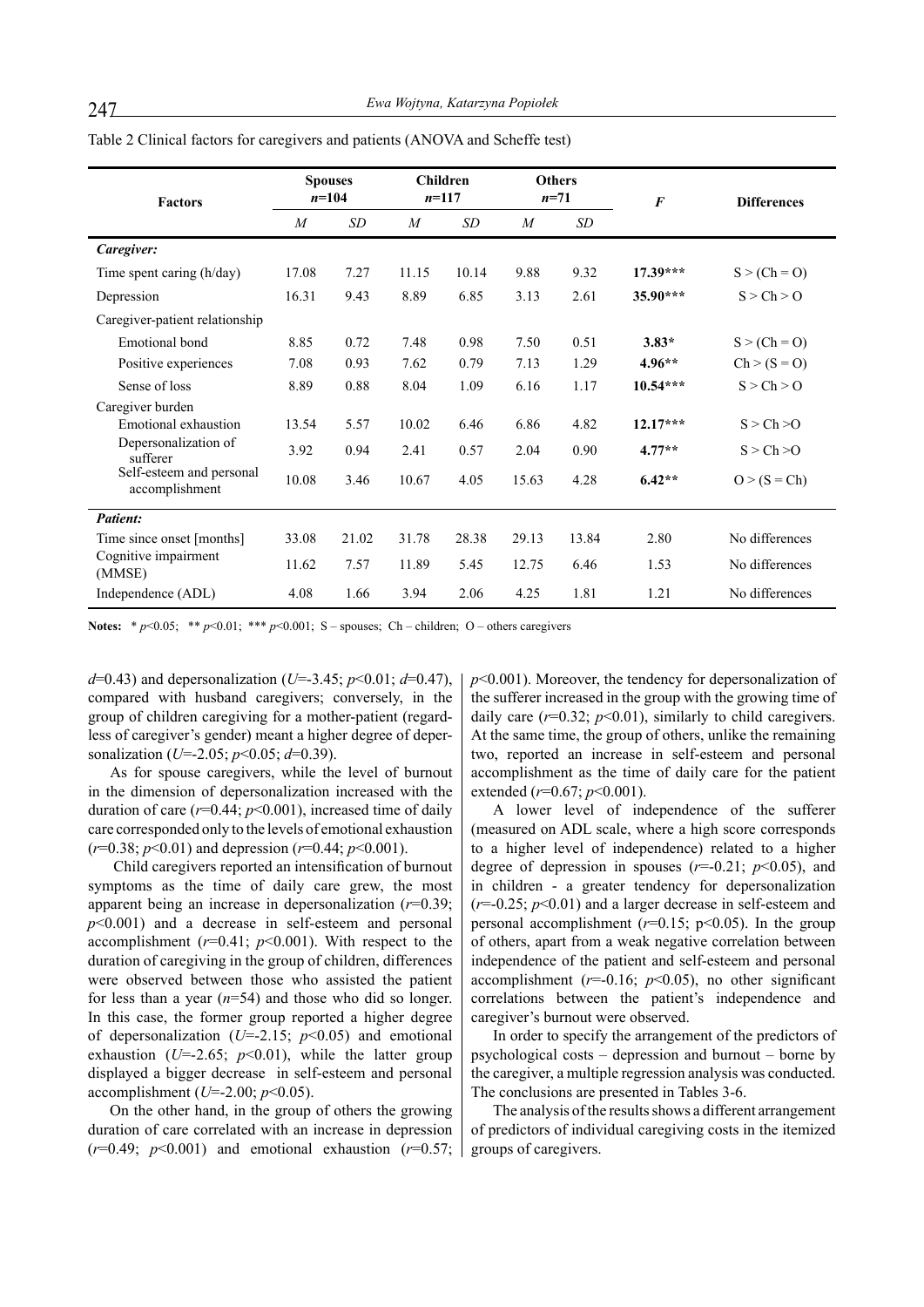Table 3. Predictors of emotional exhaustion in the caregivers of patients with Alzheimer's disease (multivariate linear regression model)

|                                   | Spouses $(n=104)$<br><i>adj.R</i> <sup>2</sup> =0.59 |              | Children $(n=117)$              |              | Others $(n=71)$<br><i>adi.R</i> <sup>2</sup> =0.58 |              |
|-----------------------------------|------------------------------------------------------|--------------|---------------------------------|--------------|----------------------------------------------------|--------------|
| <b>Factors</b>                    |                                                      |              | <i>adj.R</i> <sup>2</sup> =0.30 |              |                                                    |              |
|                                   |                                                      | $\Delta R^2$ |                                 | $\Delta R^2$ |                                                    | $\Delta R^2$ |
| Caregiver-patient relationship    |                                                      |              |                                 |              |                                                    |              |
| Emotional bond                    |                                                      | 0.54         | $-0.27**$                       | 0.30         |                                                    | 0.47         |
| Positive experiences              | $-0.44***$                                           |              | $-0.56***$                      |              | $-0.17*$                                           |              |
| Sense of loss                     | $0.39***$                                            |              | $\overline{\phantom{a}}$        |              | $0.61***$                                          |              |
| <b>Sufferer functional status</b> |                                                      |              |                                 |              |                                                    |              |
| Cognitive (MMSE)                  |                                                      |              |                                 |              |                                                    |              |
| Independence (ADL)                |                                                      |              |                                 |              | $\overline{\phantom{a}}$                           |              |
| Care                              |                                                      |              |                                 |              |                                                    |              |
| Time in months                    |                                                      | 0.05         |                                 |              | $0.55***$                                          | 0.11         |
| Time $h/d$                        | $0.26*$                                              |              |                                 |              | ٠                                                  |              |

**Notes:**  $* p \le 0.05$ ;  $* p \le 0.01$ ;  $* * p \le 0.001$ ; *adj.R*<sup>2</sup> - adjusted *R*<sup>2</sup>

Table 4. Predictors of depersonalization in the caregivers of patients with Alzheimer's disease (multivariate linear regression model)

|                                   | Spouses $(n=104)$<br><i>adj.R</i> <sup>2</sup> =0.68 |              | Children $(n=117)$              |              | Others $(n=71)$<br><i>adj.R</i> <sup>2=0.61</sup> |              |
|-----------------------------------|------------------------------------------------------|--------------|---------------------------------|--------------|---------------------------------------------------|--------------|
| <b>Factors</b>                    |                                                      |              | <i>adj.R</i> <sup>2</sup> =0.32 |              |                                                   |              |
|                                   |                                                      | $\Delta R^2$ |                                 | $\Delta R^2$ |                                                   | $\Delta R^2$ |
| Caregiver-patient relationship    |                                                      |              |                                 |              |                                                   |              |
| Emotional bond                    | $-0.44***$                                           |              | $-0.20*$                        | 0.20         |                                                   | 0.24         |
| Positive experiences              | $-0.46***$                                           | 0.51         | $-0.29**$                       |              | $-0.57***$                                        |              |
| Sense of loss                     | $0.22*$                                              |              | $\overline{\phantom{a}}$        |              | $\overline{\phantom{a}}$                          |              |
| <b>Sufferer functional status</b> |                                                      |              |                                 |              |                                                   |              |
| Cognitive (MMSE)                  | $-0.18*$                                             | 0.14         |                                 | 0.09         | $\blacksquare$                                    | 0.22         |
| Independence (ADL)                | $-0.42***$                                           |              | $0.26**$                        |              | $-0.17*$                                          |              |
| Care                              |                                                      |              |                                 |              |                                                   |              |
| Time in months                    | $0.27**$                                             | 0.03         | $\overline{\phantom{0}}$        | 0.03         | $\overline{\phantom{0}}$                          | 0.15         |
| Time $h/d$                        | $\overline{\phantom{0}}$                             |              | $-0.21*$                        |              | $0.49***$                                         |              |

**Notes:**  $* p \le 0.05$ ;  $* p \le 0.01$ ;  $* * p \le 0.001$ ; *adj.R<sup>2</sup>* - adjusted *R<sup>2</sup>* 

Table 5. Predictors of self-esteem and personal accomplishment in the caregivers of patients with Alzheimer's disease (multivariate linear regression model)

|                                   | Spouses $(n=104)$<br><i>adj.R</i> <sup>2</sup> =0.52 |              | Children $(n=117)$              |              | Others $(n=71)$<br><i>adj.R</i> <sup>2=0.67</sup> |              |
|-----------------------------------|------------------------------------------------------|--------------|---------------------------------|--------------|---------------------------------------------------|--------------|
| <b>Factors</b>                    |                                                      |              | <i>adj.R</i> <sup>2</sup> =0.49 |              |                                                   |              |
|                                   |                                                      | $\Delta R^2$ |                                 | $\Delta R^2$ |                                                   | $\Delta R^2$ |
| Caregiver-patient relationship    |                                                      |              |                                 |              |                                                   |              |
| Emotional bond                    |                                                      | 0.52         | $0.24**$                        | 0.42         | $0.50***$                                         | 0.48         |
| Positive experiences              | $0.46***$                                            |              | $0.48***$                       |              | $\overline{\phantom{a}}$                          |              |
| Sense of loss                     | $-0.42***$                                           |              |                                 |              | $-0.19*$                                          |              |
| <b>Sufferer functional status</b> |                                                      |              |                                 |              |                                                   |              |
| Cognitive (MMSE)                  |                                                      |              |                                 | 0.05         |                                                   | 0.12         |
| Independence (ADL)                |                                                      |              | $-0.19*$                        |              | $-0.18*$                                          |              |
| Care                              |                                                      |              |                                 |              |                                                   |              |
| Time in months                    |                                                      |              |                                 | 0.02         | $-0.23*$                                          | 0.07         |
| Time h/d                          |                                                      |              | $0.19*$                         |              | $0.34**$                                          |              |

**Notes:**  $* p \le 0.05$ ;  $* p \le 0.01$ ;  $* * p \le 0.001$ ; *adj.R*<sup>2</sup> - adjusted *R*<sup>2</sup>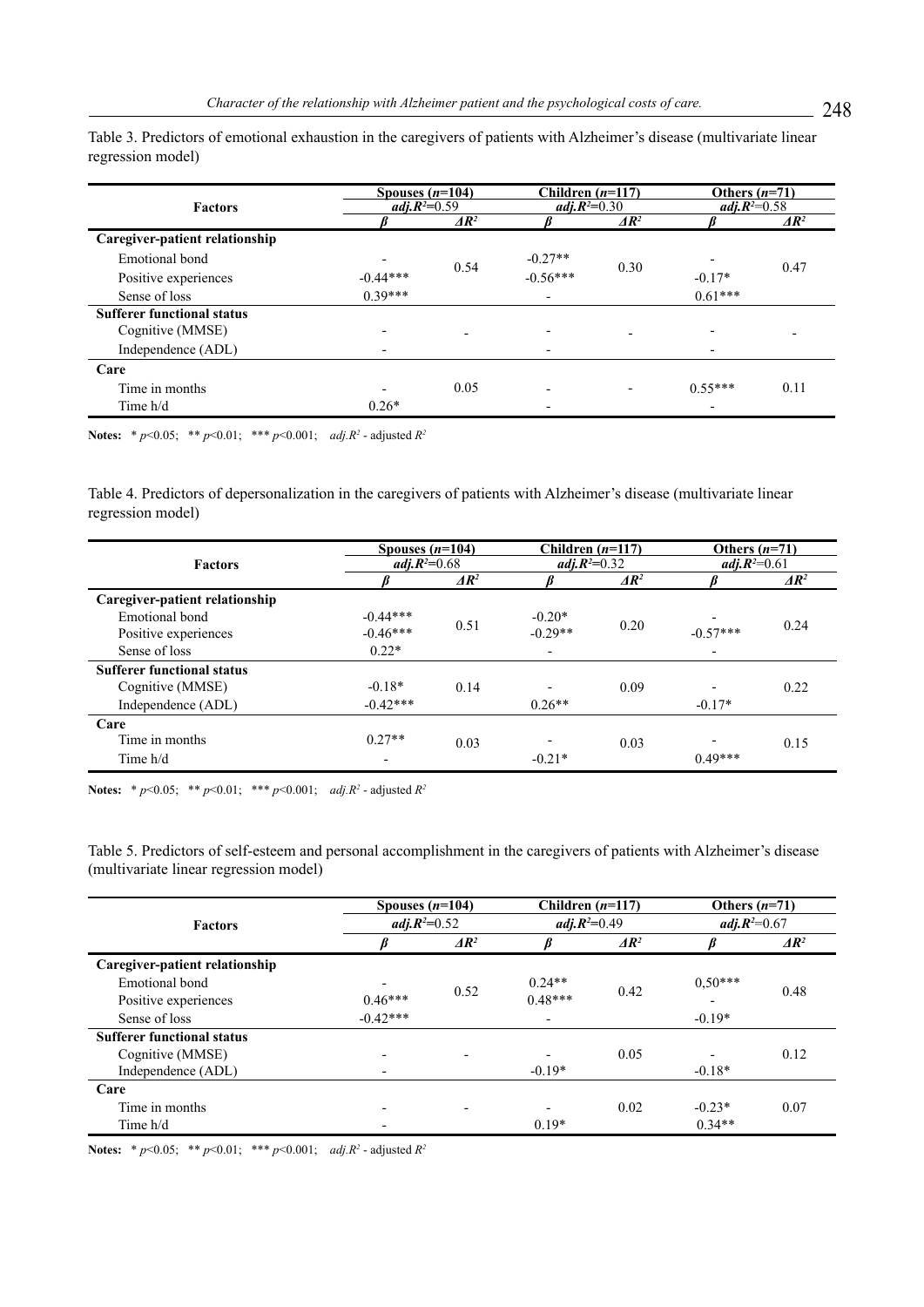For emotional exhaustion (Table 3) the factors introduced into the model explain from 30% (for child caregivers) to 59% (for spouse caregivers) of the variance.

In all the itemized groups of caregivers, the character of caregiver-patient relationship is the biggest contributory factor in explaining the variance of emotional exhaustion. In children the factor accounts for the total variance (30%) explained in this model, and positive experiences (*β*=-0.56; *p*<0.001) and emotional bond (*β*=-0.27; *p*<0.01) are found to be the two components of this interdependence. Fewer positive experiences and a weaker emotional bond correspond to more severe symptoms of emotional exhaustion in child caregivers.

In the remaining two groups positive experiences also constitute a protective factor against symptoms of exhaustion, however emotional bond is not of special significance. What becomes an important risk factor is the sense of loss. It is also observed that in spouses the growth of emotional exhaustion corresponds to a growing time of daily care (but the factor explains only 5% of the variance of exhaustion), and in others there is a strong correlation between exhaustion and the total duration of care (*β*=0.55; *p*<0.001).

In all the groups factors relating to physical and cognitive functioning of the patient were found to have no significance as exhaustion risk factors.

As regards depersonalization of the patient the model explains from 32% to 68% of the variance, and, similar to emotional exhaustion, the factors connected with the caregiver-patient relationship contribute the most to explaining this variance (Table 4).

In spouses the tendency for depersonalization increases with fewer positive experiences  $(\beta = 0.46; p < 0.001)$ , a weaker emotional bond  $( = -0.44; \text{ p} < 0.001)$ , a lower level of independence of the patient ( $\beta$ =-0.42;  $p$ <0.001) and, to a lesser degree, with a longer total duration of care, a greater sense of loss and more distinct cognitive deficits of the sufferer.

In children depersonalization grows with fewer positive experiences (*β*=-0.29; *p*<0.01), a weaker emotional bond  $(\beta = 0.20; p < 0.05)$  and, what is interesting to note, a shorter time of daily care (*β*=-0.21; *p*<0.05) and a higher level of independence of the patient  $(\beta=0.26; p<0.01)$ .

As regards self-esteem and personal accomplishment (Table 5) the model explains from 49% to 67% of the variance.

Again, the most powerful predictors are the factors connected with the caregiver-patient relationship. In the group of spouses these factors, especially positive experiences ( $\beta$ =0.46;  $p$ <0.001) and a sense of loss  $(\beta = 0.42; p < 0.001)$  explain the total variance in the study  $(adj.R<sup>2</sup>=0.52)$ . In child caregivers the most significant predictors of increased self-esteem and personal accomplishment were positive experiences and a strong emotional bond with the sufferer (49% of the variance). The factors connected with the progression of dementia and the duration of care explained only 7% of the variance, jointly. In the group of others the strongest predictors of a high level of self-esteem and personal accomplishment were their emotional bond with the sufferer ( $\beta$ =0.50; *p*<0.001), a longer time of daily care ( $\beta$ =0.34;  $p$ <0.01) and, to a lesser degree, a shorter duration of care, a weaker sense of loss and a lower level of independence of the patient.

The variance of depression in caregivers (Table 6) was explained in 21-42 percent of the group.

In others, the total duration of care  $(adj. R^2 = 0.21; \beta = 0.48;$  $p<0.001$ ) was found to be the only significant risk factor. In child caregivers the duration of care is also a significant risk factor, but it explains only 8% of the variance of low spirits. On the other hand, factors associated with the progression of the disease explain 19% of the variance. A higher level of cognitive impairment and a lower level of independence

**Factors Spouses (***n***=104) Children (***n***=117) Others (***n***=71)**  $adi. R^2 = 0.42$  $adj. R^2 = 0.27$ **=**0.27 *adj.R2* =0.21 *β ΔR2 β ΔR2 β ΔR2* **Caregiver-patient relationship** Emotional bond<br>Positive experiences Positive experiences **a** a set of  $\overline{a}$  a set of  $\overline{b}$  a set of  $\overline{a}$  a set of  $\overline{a}$  a set of  $\overline{a}$  a set of  $\overline{a}$  a set of  $\overline{a}$  a set of  $\overline{a}$  a set of  $\overline{a}$  a set of  $\overline{a}$  a set of  $\overline{a}$ Sense of loss 0.59\*\*\* **Sufferer functional status** Cognitive (MMSE)  $-0.05 -0.36**$  0.19 -Independence  $(ADL)$  -0.23\* -0.22\* **Care** Time in months  $\frac{1}{25^{***}}$  0.04 0.12\* 0.08 0.48\*\* 0.21<br>Time h/d 0.25\*\* Time h/d 0.25\*\* - -

Table 6. Predictors of depression in caregivers of patients with Alzheimer's disease (multivariate linear regression model)

**Notes:**  $* p \le 0.05$ ;  $* p \le 0.01$ ;  $* * p \le 0.001$ ; *adj.R*<sup>2</sup> - adjusted *R*<sup>2</sup>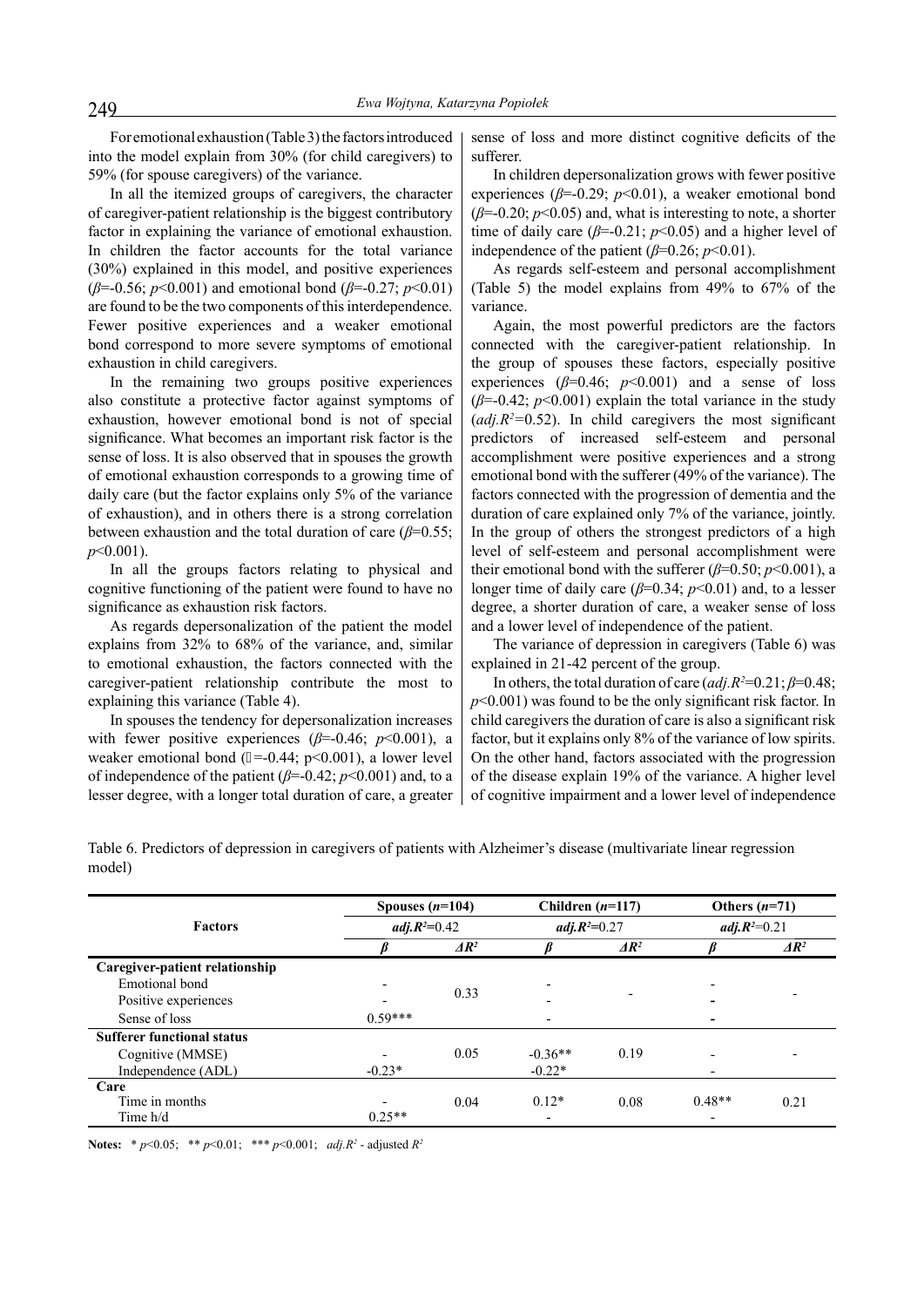of the sufferer correlate with more severe symptoms of depression in the caregiver. In spouses, (42% of the variance) depression increases with a growing sense of loss  $(adj.R^2=0.33; \beta=0.59, p<0.001)$ , an extended time of daily care and a lower level of independence of the patient.

#### **Discussion**

The results of the study indicate the highest level of caregiver burnout in the group of spouses, a somewhat lower level in children and the lowest in the group of others. The data is consistent with the results of other studies (e.g. Conde-Sala, Garre-Olmo, Turró-Garriga, Vilalta-Franch, & López-Pousa, 2010).

The predictors of emotional exhaustion, depersonalization of the sufferer and self-esteem and personal accomplishment applied in the model enable a more subtle identification of probable sources of this difference. They are mainly located in the interrelation of roles binding the individual groups of caregivers to the sufferer and the significance of changes within this interrelation (cf. Kubacka-Jasiecka, 2002).

Marriage is characterized by the greatest complexity of the interrelation of these roles. The pre-onset life of the caregiver, which was a set of complementary behavior patterns and defined roles in a dyad, is now in ruins and it is necessary to build a new relation, by definition – unstable and temporary. The sufferer becomes unpredictable and is no longer able to fulfill spousal roles and obligations or share daily chores, so all the burden falls on the shoulders of the caregiver. The satisfactory mutual functioning of partners relates greatly to the quality of marriage. It concerns both occasional acts in difficult situations as well as a permanent function of maintaining the well-being of the partner, being always kind and considerate, offering reassurance. The patient with Alzheimer's disease fails to play such a supporting role in the relationship; just the opposite, becomes a source of concern and worry for the spouse and generates strong, negative emotions resulting from difficulty in communication. The sufferer can no longer be a stimulating partner in everyday life so the caregiver may feel lonesome and deprived of their original role and its privileges. Earlier, they had a sense of safety and love – and such was their perception of their environment. Presently, they have become stripped of it all and, what is more, become an object of compassion.

The demand for engagement in supportive activities which are an inherent part of the caregiver's role often triggers off a state of reactance – a compulsion that limits the sense of freedom. The price for winning societal approval and having satisfaction for fulfilling the caregiving role is incredibly high. In order to be well-perceived, caregivers have to abandon their goals for the sake of dedicated care, because otherwise, they can be stigmatized as bad and heartless (cf. Wirga & Wojtyna, 2010). That is why their manifestation of pain and heroic self-sacrifice with regards to the patient are reinforced by the factor of societal approval. Yet it has been found that meditating on one's loss and focusing on a negative affect lead to the strengthening of non-adaptive coping strategies (por. Stroebe et al., 2007; Shear et al., 2007).

Furthermore, focusing solely on the sufferer deprives the caregiver of other roles – as a person who likes to socialize, is successful and engages actively in the local community, which additionally undermines self-judgement (e.g. Ott, Sanders, & Kelber, 2007; Rinaldi et al., 2005; Sanders & Adams, 2005; Sanders, Ott, Kelber, & Noonan, 2008).

Subsequent stages of the disease continually bring adverse changes in behavioural patterns of the spouse. The cherished spouse is still present, but their previous identity disintegrates gradually, as if they were present and absent at the same time. However, the distress of losing the pre-onset partner cannot be expressed, as the sufferer is still alive. Therefore, the most subjective emotions are concealed, as contradictory to the culturally-accepted pattern of reactions relating to the illness of a close person.

The emotional bond with the sufferer is largely based on positive experiences from the pre-onset time, therefore it is not surprising that they are found to be an essential predictor – a protective factor against caregiver's burnout (cf. Raś & Opala, 2001). However, as the study shows, the caregiver's present life is dominated by a sense of loss and it is this manifold sense of loss that becomes the predictor of depression in this group of caregivers.

The status quo is different for child caregivers. In most cases the children of Alzheimer's patients live separately and their everyday reality centres around functioning in a procreative family. As a result, the emotional bond with the parents weakens and relations become more casual. The change of roles is associated mainly with shifting from the position of being taken care of to the position of being the caregiver. It entails facing challenges of being authoritative and in charge of a person who has so far occupied a higher position in the family hierarchy. This change proves to be the most painful in the first year of caregiving, demanding from the caregiver the greatest effort to adapt. Within this period most evident is also the strongest tendency towards depersonalization of the patient. When the change is finally made, relations with the parent stabilize. That is why child caregivers with a longer duration of care may show a weaker tendency towards depersonalization. The stabilization of the radically altered relationship with the parent can explain the lack of a predictor of a sense of loss for all the costs of caregiving.

Caregiving for the sufferer, although absorbing and strenuous, gives the child a chance to reward the parent for their own upbringing. The relationship with the patient is based on a long-lasting emotional bond and positive experiences from childhood. It corresponds to the results of the study which indicate a lower level of caregiving burden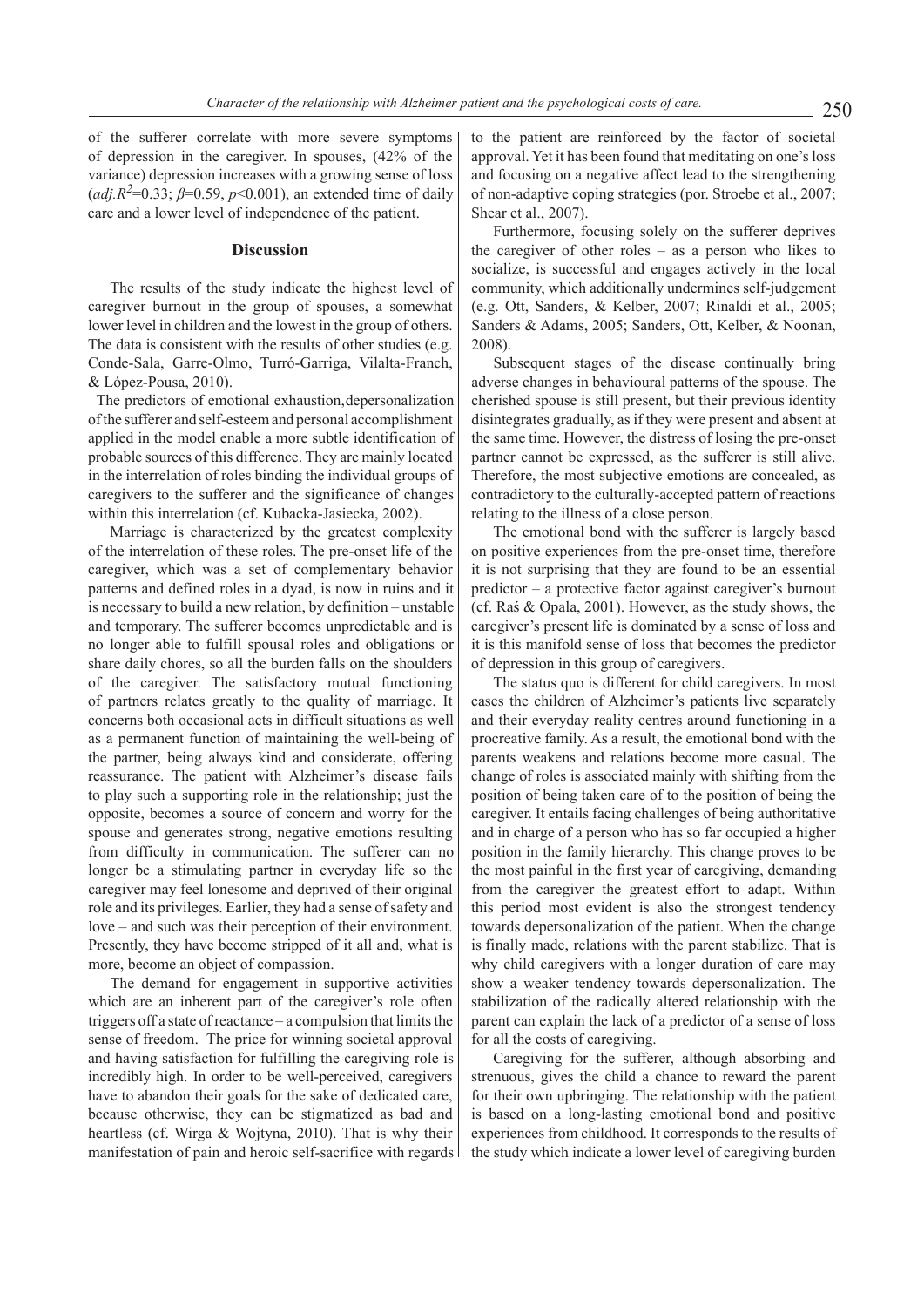in the case of numerous positive experiences with the patient from the time prior to the onset. It can also explain the seemingly paradoxical result that shows a weaker tendency towards depersonalization as the level of the patient's dependence grows. The rewarding, as numerous empirical sources quote (e.g. Wood, Joseph and Linley, 2007), fosters well-being, positive re-interpretation and growth as well as more active ways of coping with stress. At the same time it protects against a decrease in engagement, self-blame, embarrassment, avoidance (understood as a protective mechanism) and psychoactive substance abuse. The need to reward is therefore a construct worth further study in the context of the burden of caregiving for the patient with Alzheimer's disease.

The average age of adult-child caregivers was 50. It is a time of the so-called middle age crisis, and so the deteriorating psychophysical condition of the parent can arouse fears of one's own aging and disability, reinforced by the risk factor for Alzheimer's disease (cf. Witusik & Pietras, 2007). This can explain the predictive force of the factors associated with psychophysical functioning of the sufferer for the level of depression in child caregivers.

In the group of others, including mainly friends and distant relatives, relations with the patient manifested themselves through occasional rather than regular contact, which is the case for spouses and children. The relationship between the sufferer and others can be defined as friendly and based on mutual emotions. Such individuals make the decision about caregiving independently, as a goodwill gesture, which means they don't act under compulsion. The sense of loss in this case is caused by the fact that their friend has abandoned their old role. However, positive past experiences help the caregiver to achieve satisfaction from performing friendship duties, which enhances their self-esteem and personal accomplishment. That is why this group not only reports the lowest costs but even some benefits of caregiving. Numerous positive experiences characteristic for friendship (otherwise it is discontinued) protect the caregiver mainly against demeaning treatment of the patient and, to a lesser extent, against emotional exhaustion during the course of care.

The study also showed differences in caregiving burden according to the patient's and caregiver's gender. In the group of spouses female patients generated lower costs for the caregiver than male patients. Conversely, in the group of child caregivers looking after the mother was associated with a stronger tendency towards depersonalization. The data is consistent with the results of other studies (e.g. Conde-Sala et al., 2010). With respect to spouses, the explanation can be found in the deeply rooted stereotypes concerning male and female roles as well as different standards of care that men and women endeavor to fulfill (e.g. Oleksy, 1995). The stereotype of a male role (internalized in childhood) makes it easier to take over the burden of caregiving, especially in the sphere of providing for the family, being the decisionmaker. On the other hand, the standard of caregiving role assumed by women involves numerous obligations, increasingly difficult to meet as the disease progresses and the caregiver's resources shrink with age. As a result, women feel the burden of caregiving more than men, which is accompanied by a higher level of frustration leading to depersonalization and increased emotional exhaustion.

In child caregivers a higher cost of caregiving for the mother can be related to the fact that prior to the onset it was her role to shoulder the responsibility for daily chores (stereotype of the Polish Mother; e.g. Oleksy, 1995) . The necessity to take over this role and assume her position in the hierarchy of the family may increase frustration in the child caregiver and activate the protective mechanism of depersonalization.

# **Conclusions**

The results of the study show clearly the differences in the level of psychological costs such as burnout and depression in the three itemized groups of caregivers for Alzheimer's patients. The greatest percentage of the variance of the costs was explained by factors associated with the emotional bond between the caregiver and the sufferer.

The fact that the group of spouses was found to be the most affected by the burden of care indicates the need to provide them with help. One of the most significant predictors of caregiving burnout in this group is a sense of loss. Therefore the identification of losses associated with the change in the interrelation of life roles could facilitate the effectiveness of support provided for spouse caregivers. As the results of the study indicate, positive experiences with the sufferer from the pre-onset time are an important protective factor in all the groups of caregivers. Therefore it seems reasonable to assume that refreshing and nurturing such memories could also enhance the caregiver's ability to cope with the current situation, in which negative experiences and emotions predominate.

Furthermore the significance of positive experiences with the sufferer, shown in the study, can be an indicator for professionals preparing to assist the caregiver in the strenuous task of looking after the patient. Institutional caregivers usually meet the care recipient during the stage of severe impairment. Communicating to such caregivers the knowledge about who the patient used to be, their good sides, reasons to reward them can counteract demeaning treatment of the patient, foster better patient-caregiver relations (which become a protective mechanism against exhaustion) and show the patient due respect.

Popularizing the knowledge about the scale of costs borne by the caregivers of Alzheimer's patients could help build a better and more varied network of support for these distressed people, including voluntary support. The group of supporters is still too narrow and, as the study shows, the